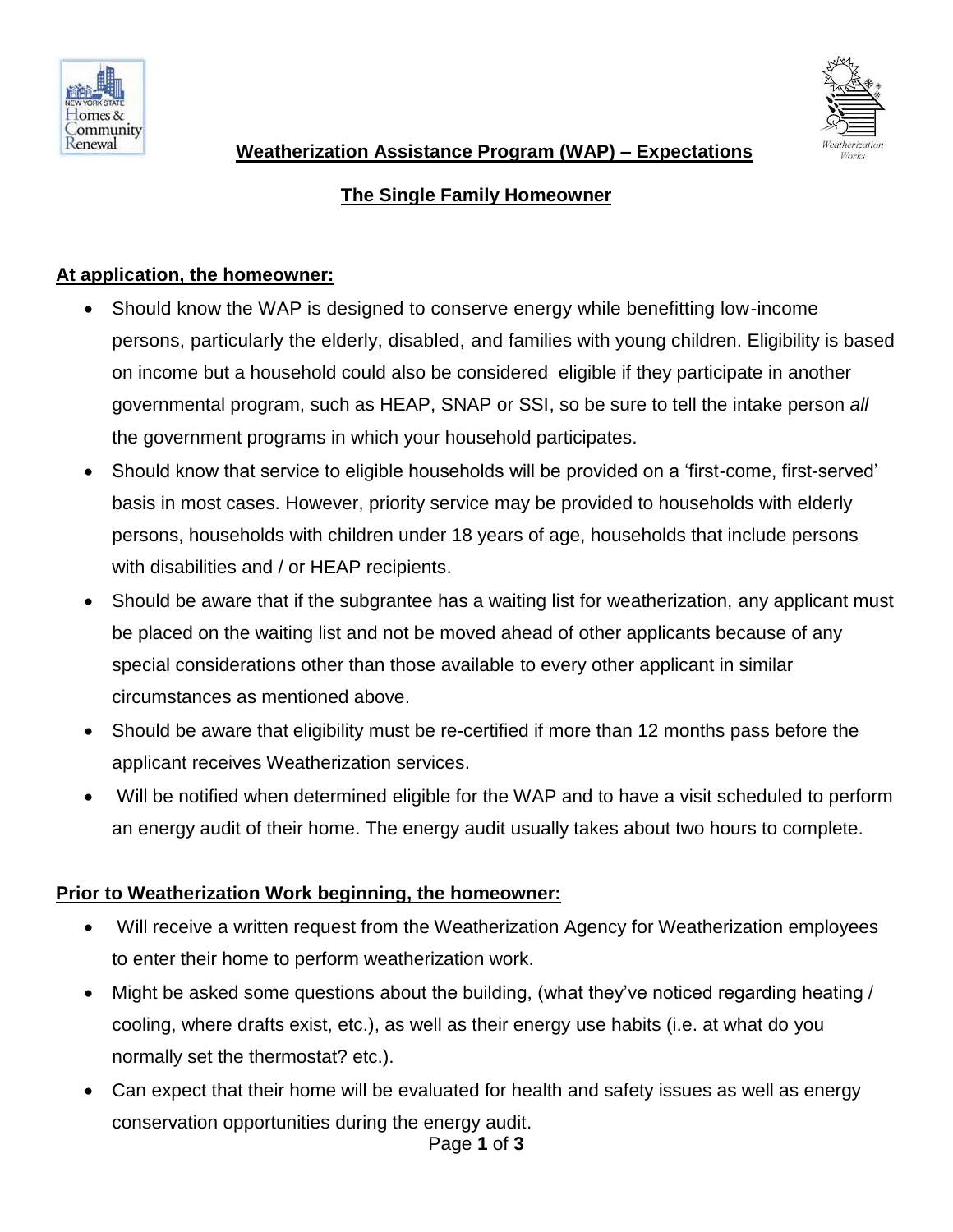



#### **Weatherization Assistance Program (WAP) – Expectations**

- Can expect Weatherization workers to perform / record all required health & safety tests / inspections and to inform the building owner / occupants of any findings.
- Must enter into a written Agreement with the Weatherization Agency to have weatherization work performed on their property.
- Must perform any actions requested (if any) specified in the Owner's Work Agreement with the Weatherization Agency. The owner should know that failure to complete these actions, or cause them to be completed, will delay performing Weatherization work until such time as the requested actions are completed.
- Will be informed of the weatherization work / measures being proposed as part of their Weatherization project before the project begins.
- Will receive, whenever possible, seven days' notice prior to the start of Weatherization work.

# **During Weatherization Work, the homeowner:**

- Can expect to be treated courteously and have their personal property protected and treated responsibly throughout the course of the Weatherization project.
- Must cooperate with the Weatherization Agency by providing access to all parts of the building so that the Weatherization Work Scope can be installed, ensuring that occupants, pets and visitors are kept from the work area, and that a safe work environment is provided. It should be expected that the Weatherization Agency will need access to all parts of the building.
- Can expect the Weatherization employees / subcontractors to always identify themselves as such when entering the premises and that they will conduct themselves in a professional, workmanlike manner throughout the course of the Weatherization project and always leave their work area broom clean at the end of each day.
- Can expect to be provided good, quality workmanship consistent with Department Of Energy Standard Work Specifications.

# **At the conclusion of Weatherization Work, the homeowner:**

 Will be informed of all the weatherization work that was done as part of their Weatherization project and asked to sign off, confirming the completion of the project.